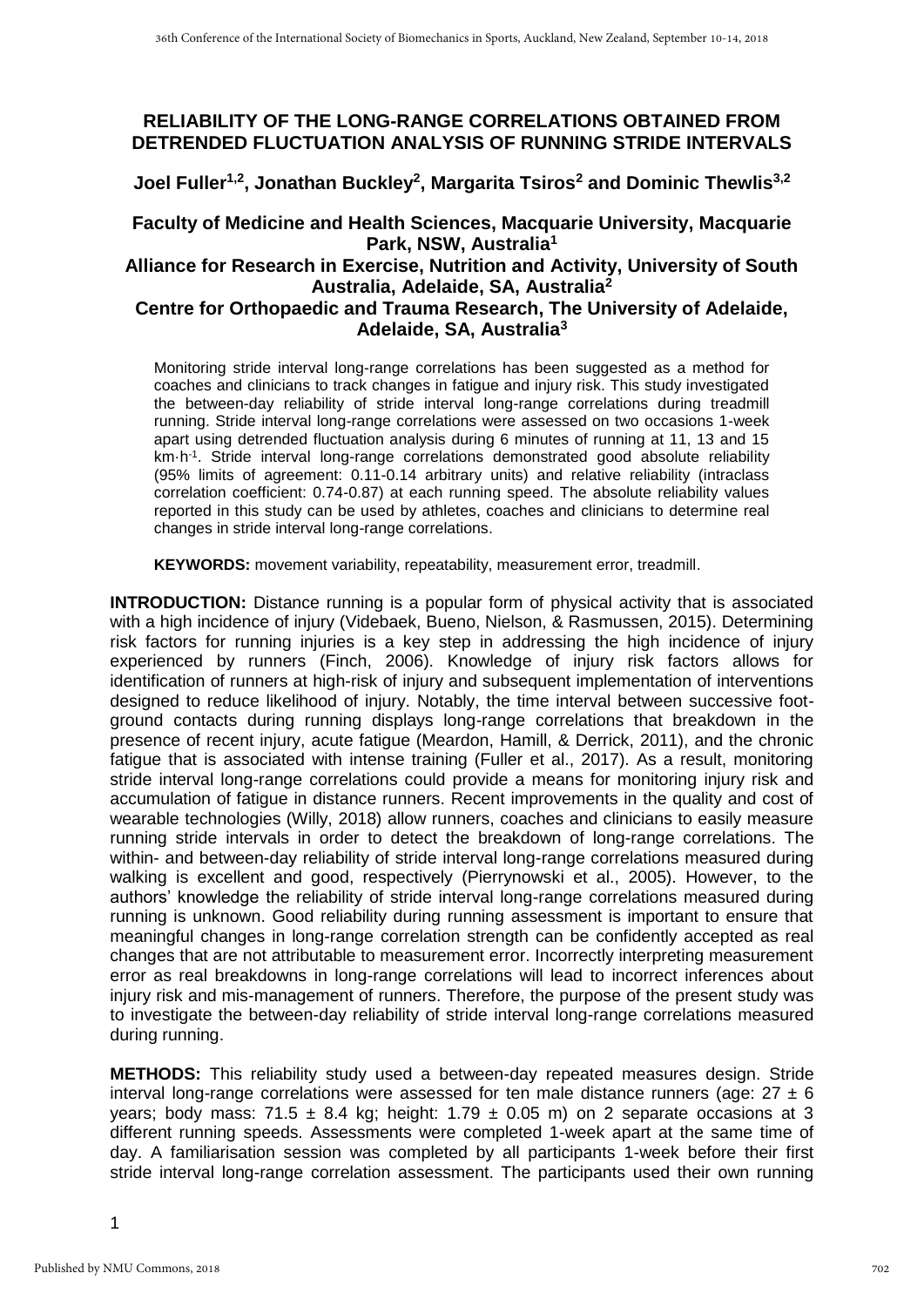shoes for all running and shoes were standardised between assessments. Participants refrained from training on the day of testing. All participants trained a minimum of 15 km per week and had no current or recent (3-month) injuries. Ethical approval was obtained from the University of South Australia Human Research Ethics Committee.

Running stride variability was assessed during 6-minute running trials performed on a motorised treadmill (Model 645, Quinton Instrument Co., WA, USA) at 11, 13 and 15 km·h<sup>-1</sup>, after a 5-minute running warm-up at 8 km·h<sup>-1</sup>. Running trials were performed in a fixed order with a 4-minute rest between trials. Force-sensitive resistors were placed underneath each shoe insole at the heel and forefoot to identify foot contacts based on uniaxial force data collected wirelessly at 2000 Hz using a Delsys Trigno system (Delsys Inc, Massachusetts, USA). Foot contacts were defined as the peak signal in MATLAB (R2016b, MathWorks, Natick, MA). Stride intervals were calculated as the time between consecutive right foot contacts and the length of each stride interval time series was approximately 500 strides. The distributional variability of each stride interval time series was determined using the stride interval coefficient of variation (CV).

Detrended fluctuation analysis (DFA) was used to determine the degree of long-range correlations in each stride interval time series. First, the initial 30-seconds of each time series was removed to account for participants adapting to the start of each run. Outliers were then removed if they were outside the inter-quartile range (IQR) by a magnitude of 1.5x IQR (Fuller et al., 2016). The median number of outliers removed by this process was 3 strides per time series. A separate DFA was then performed on the first 400 strides at each running speed using PhysioNet software (Goldberger et al., 2000). The PhysioNet software integrated the time series and then sectioned the integrated times series y(k) into nonoverlapping bins with a length of n strides. A least squares line was then fit to the data in each bin of n strides to represent the local trend  $v<sub>n</sub>(k)$ . The integrated time series was then detrended by subtracting the local trend in each bin. The root-mean-square fluctuation [F(n)] of this integrated and detrended time series was then calculated by:

$$
F(n) = \sqrt{\frac{1}{N} \sum_{k=1}^{N} [y(k) - y_n(k)]^2}
$$

 unpredictable sequence were represented by α=0.50 (Jordan, Challis, & Newell, 2006). This calculation was repeated across all bin sizes from 4 to 100 strides. The coefficient  $(\alpha)$ relating log[F(n)] to log[n] indicated the degree of long-range correlations. Perfect long-range correlations were represented by  $\alpha$ =1.00 and stride fluctuations that occurred in an entirely

Statistical analysis was performed using a Microsoft Excel 2016 spreadsheet for analysis of reliability in sports science studies (Hopkins, 2015). Between-day differences in stride interval  $α$  and  $CV$  were investigated using paired-sample t-tests. The statistical significance level was set at 0.05. Absolute reliability was determined using limits of agreement. Relative reliability was determined using the intraclass correlation coefficient (ICC). ICCs were considered poor (ICC <0.50), moderate (ICC 0.50-0.74), good (ICC 0.75-0.89), and excellent (ICC  $\geq$ 0.90) (Portney & Watkins, 2008).

**RESULTS:** There were no statistically significant differences between days for stride interval α or CV at any running speed (P > 0.14) (Table 1). Limits of agreement indicated that the absolute reliability of stride interval α was similar across speeds, with 95% of repeat measurements expected to be within 0.11, 0.13 and 0.14 arbitrary units for running assessments at 11, 13 and 15  $km \cdot h^{-1}$ , respectively (Table 1). Limits of agreement indicated that the absolute reliability of stride interval CV was better when assessed at 11 and 13 km·h<sup>-1</sup> running speeds compared to 15 km·h<sup>-1</sup> (Table 1); repeat measurements at 11 and 13 km $\cdot$ h<sup>-1</sup> were expected to be within 33-34% compared to 63% at 15 km $\cdot$ h<sup>-1</sup>. Relative reliability of stride interval α was moderate when running at 11 km·h-1 and good when running at 13 and 15 km·h<sup>-1</sup> (Table 1). Relative reliability of stride interval CV was good when running at 11 and 13 km·h<sup>-1</sup> and moderate when running at 15 km·h<sup>-1</sup> (Table 1).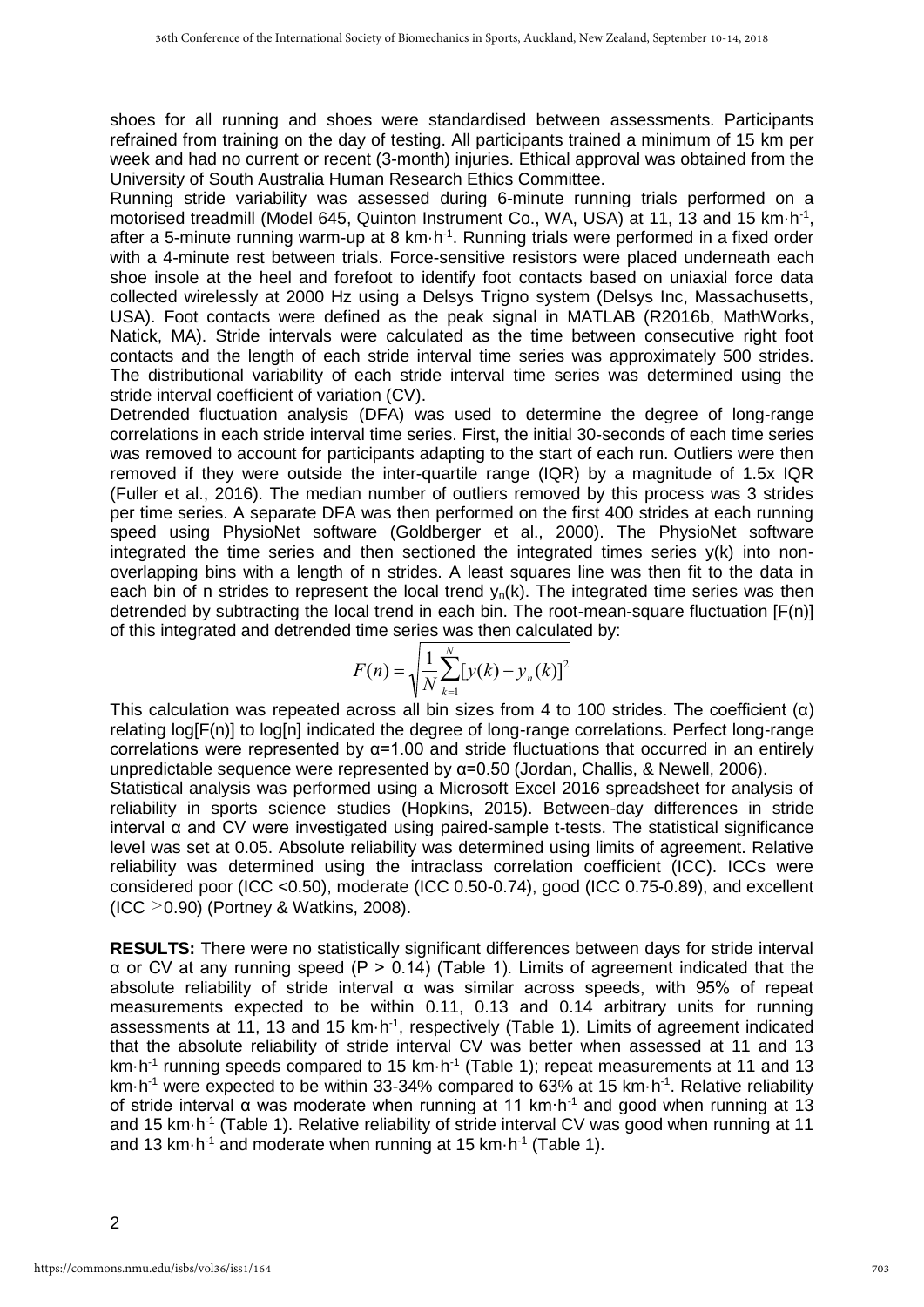| Speed                | Session 1       | Session 2       | <b>Difference</b> | LOA        | <b>ICC</b> |
|----------------------|-----------------|-----------------|-------------------|------------|------------|
| 11 $km \cdot h^{-1}$ |                 |                 |                   |            |            |
| $\alpha$ (AU)        | $0.75 \pm 0.09$ | $0.79 \pm 0.11$ | $0.04 \pm 0.08$   | ±0.11      | 0.74       |
| CV(%)                | $1.23 \pm 0.31$ | $1.35 \pm 0.45$ | $0.12 \pm 0.24$   | $\pm 0.33$ | 0.86       |
| 13 $km·h-1$          |                 |                 |                   |            |            |
| $\alpha$ (AU)        | $0.75 \pm 0.14$ | $0.73 \pm 0.14$ | $-0.02 \pm 0.10$  | ±0.13      | 0.79       |
| CV(%)                | $1.22 \pm 0.45$ | $1.29 \pm 0.47$ | $0.07 \pm 0.24$   | ±0.34      | 0.89       |
| $15 km·h-1$          |                 |                 |                   |            |            |
| $\alpha$ (AU)        | $0.76 \pm 0.17$ | $0.71 \pm 0.15$ | $-0.05 \pm 0.10$  | $\pm 0.14$ | 0.87       |
| CV(%)                | $1.26 \pm 0.58$ | $1.21 \pm 0.44$ | $-0.05 \pm 0.45$  | ±0.63      | 0.71       |
|                      | .               |                 | .                 | .          | .          |

**Table 1: Between-day reliability for stride interval α and CV.**

 $\alpha$  = long-range correlation coefficient; AU = arbitrary units; CV, coefficient of variation; LOA, limits of agreement; ICC, intraclass correlation coefficient.

**DISCUSSION:** This study investigated the between-day reliability of stride interval longrange correlations and distributional variability during treadmill running at 11, 13 and 15 km·h<sup>-1</sup>. Stride interval long-range correlations demonstrated good absolute and relative reliability at each running speed. In contrast, the relative and absolute reliability of stride interval distributional variability measurements was better at 11 and 13  $km \cdot h^{-1}$  compared to 15  $km·h<sup>-1</sup>$ .

To the authors' knowledge, this study is the first to investigate the reliability of stride interval long-range correlation measurements during running. The good between-day reliability for running conditions in the present study (ICC 0.74-0.87) is consistent with the previously reported good between-day reliability for stride long-range correlation measurements during walking (ICC 0.77) (Pierrynowski et al., 2005).

Stride interval long-range correlation assessment has previously been shown to detect differences between recently injured and healthy runners and fatigued and non-fatigued running conditions that conventional gait analysis assessments (i.e. mean stride interval) are not able to detect (Meardon et al., 2011). As a result, stride interval long-range correlations could be a useful running gait analysis measure for monitoring fatigue and injury risk in runners. Indeed, runners who experienced greater reductions in performance after a 2-week period of intense training designed to cause substantial fatigue also demonstrated greater reductions in stride interval long-range correlations (Fuller et al., 2017). The absolute reliability values in the present study can be used by athletes, coaches and clinicians to determine when changes in stride interval long-range correlations can be considered real changes. Establishing these values is important to ensure that normal between-day variations in stride interval long-range correlations are not incorrectly interpreted as real changes and used as a basis for inferring fatigue and injury risk status.

The limits of agreement in the present study suggest that changes less than 0.11, 0.13 and 0.14 arbitrary units should not be considered real changes for 11, 13 and 15  $km \cdot h^{-1}$  running speeds, respectively. These values indicate that reliability is marginally better at the slower running speed compared to faster speeds. Notably, slower running speeds (i.e. 10.5  $km \cdot h^{-1}$ ) have also previously been shown to be more sensitive to the effects of the fatigue associated with intense training (Fuller et al., 2017). Taken together, these results suggest that slower running speeds are likely to maximise the signal-to-nose ratio for stride interval long-range correlation measurement. Therefore, slower running speeds should be used by athletes, coaches and clinicians when monitoring stride interval long-range correlations.

A limitation of the present study is the lack of within-day reliability assessment. However, between-day reliability was considered more meaningful for athletes, coaches and clinicians who are often interested in monitoring between-day changes in fatigue and injury risk markers.

**CONCLUSION:** Stride interval long-range correlations demonstrated good absolute and relative reliability for treadmill running at 11, 13 and 15 km·h<sup>-1</sup>. Monitoring stride interval long